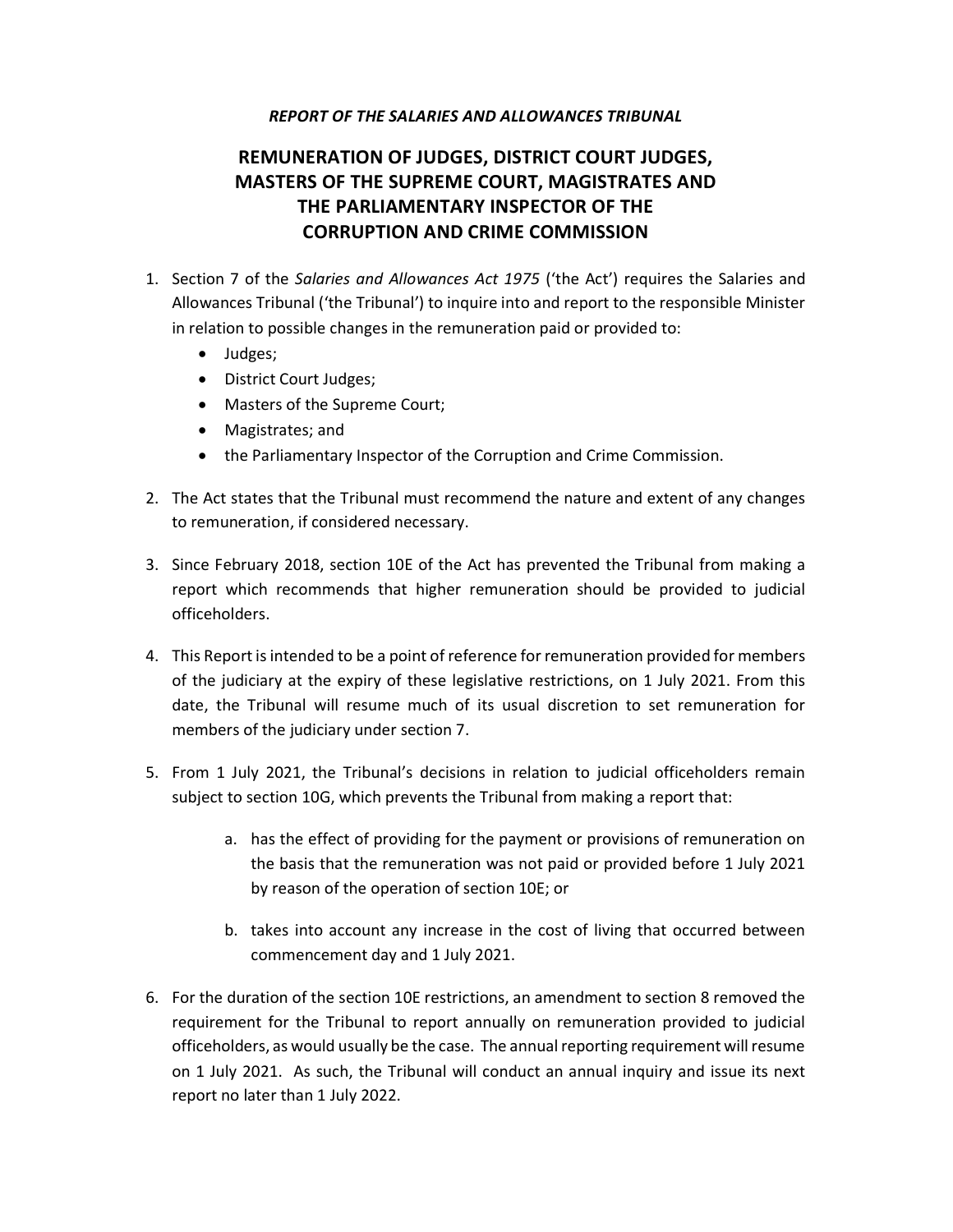- 7. The Tribunal notes that remuneration provided to judicial officeholders has not increased for some time, which has caused increasing inconsistencies in remuneration provided in Western Australia and other Australian jurisdictions. There is also divergence in remuneration provided to officeholders in the Federal jurisdiction working in Western Australia and those in the State jurisdiction.
- 8. The Tribunal has noted advice received from the Under Treasurer, who stated that while the Western Australian economy appears to be recovering from the severe impact of the COVID-19 pandemic, the outlook is difficult to predict and significant risks remain. The State's revenue estimates are currently highly sensitive to changes in key economic parameters.
- 9. The Tribunal concludes that uncertainty over the economic climate remains the prevailing consideration at this time. As such, the Tribunal recommends a general \$1,000 increase in remuneration provided to judicial officeholders. This accords with increases provided to other office holders in the Tribunal's jurisdiction and the wider public service.
- 10. Remuneration for judicial offices is set at rates in the attached Schedule.

### TABLING OF REPORT

11. The Act requires this report to be tabled in each House of Parliament within five sitting days of the Minister receiving it. Either House of Parliament, within 15 sitting days of the report being tabled in that House, may pass a resolution disapproving the Tribunal's recommendation.

The report will now issue.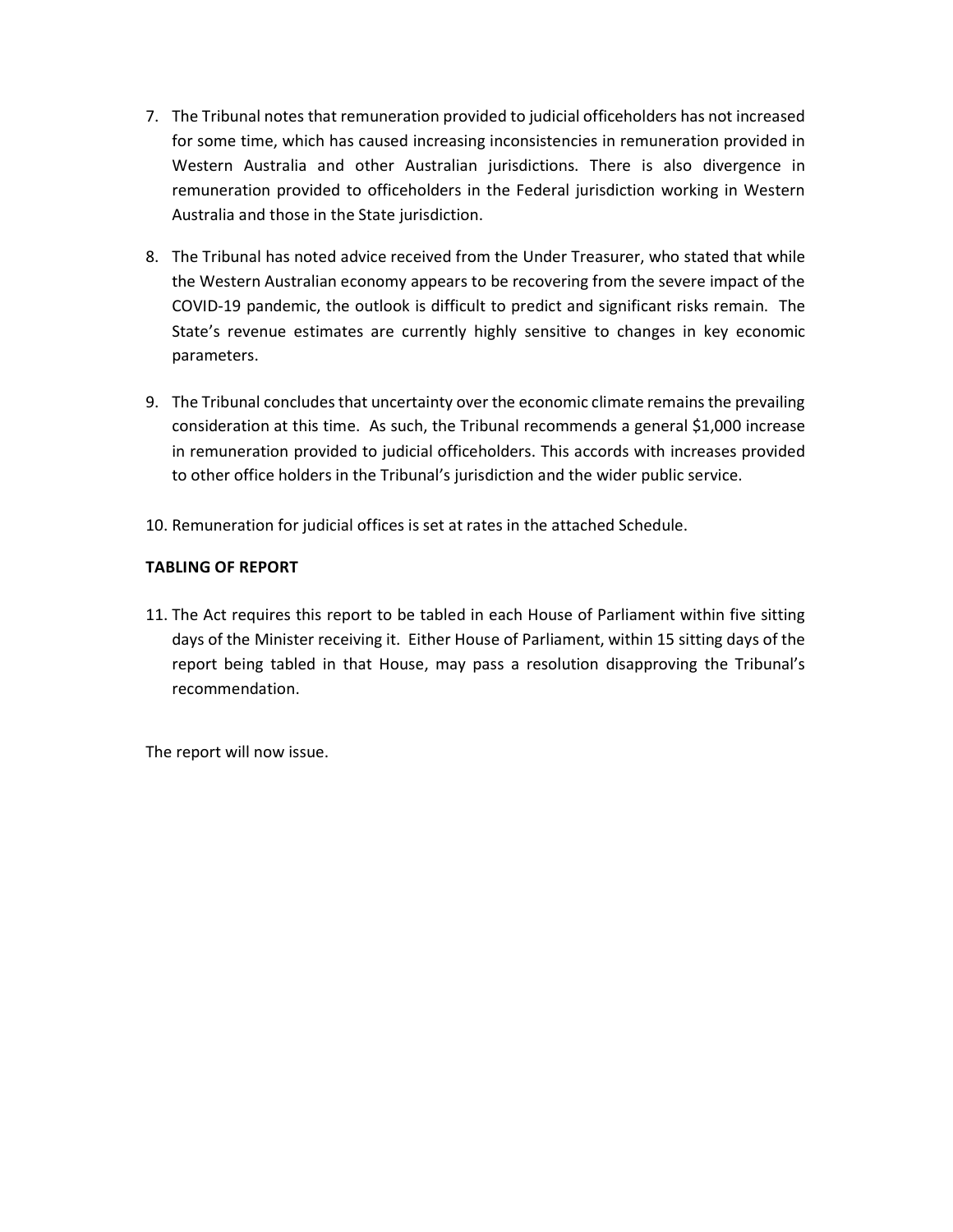## **SCHEDULE**

## REPORT ON THE REMUNERATION OFJUDGES, DISTRICT COURT JUDGES, MASTERS OF THE SUPREME COURT, MAGISTRATES, AND THE PARLIAMENTARY INSPECTOR OF THE CORRUPTION AND CRIME COMMISSION

### REMUNERATION ARRANGEMENTS

#### PART 1: REMUNERATION

1.1 Remuneration shall be payable at the following rates to Judges, Masters and Magistrates with effect from 1 July 2021.

| <b>POSITION</b>                                          | <b>ANNUAL SALARY</b>    |
|----------------------------------------------------------|-------------------------|
| <b>Chief Justice</b>                                     | \$509,591               |
| President of the Court of Appeal                         | \$477,012               |
| Senior Puisne Judge                                      | \$455,511               |
| Senior Judge of the Court of Appeal                      | \$455,511               |
| Puisne Judge                                             | \$442,057               |
| Senior Master of the Supreme Court                       | \$409,726               |
| Master of the Supreme Court                              | \$397,951               |
| Chief Judge District Court                               | \$442,057               |
| Senior Judge District Court                              | \$409,726               |
| Judge District Court                                     | \$397,951               |
| <b>Chief Magistrate</b>                                  | \$397,951               |
| Deputy Chief Magistrate                                  | \$348,952               |
| Principal Registrar/Magistrate Supreme Court *           | \$348,952               |
| Principal Registrar/Magistrate, Family Court *           | \$348,952               |
| Magistrates                                              | \$328,484               |
| Registrars/Magistrates Family Court *                    | \$328,484               |
|                                                          |                         |
| Parliamentary Inspector, Corruption and Crime Commission | $$265,234$ <sup>#</sup> |

1.2 The annual salary specified in this Part is inclusive of leave loading.

\* These office holders hold commissions to be Magistrates while holding the offices of Registrar or Principal Registrar.

# Salary amount determined for an officeholder who has not previously held the office of a judge in the Supreme Court or District Court.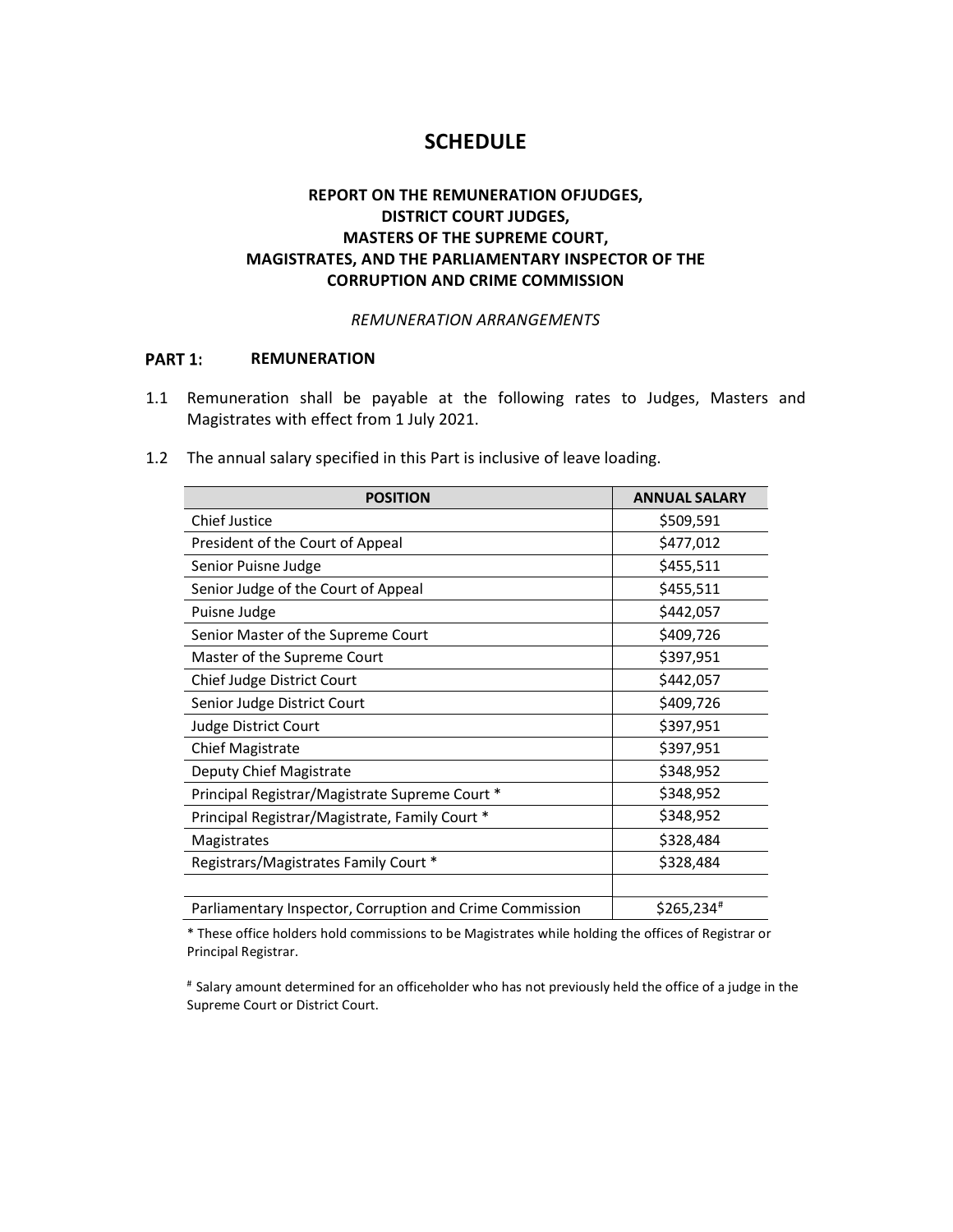#### PART 2: TRAVELLING AND ACCOMMODATION ALLOWANCE

- 2.1 When an overnight stay away from home is involved, a travelling and accommodation allowance (inclusive of accommodation, meals and incidentals) shall be payable in accordance with the relevant Australian Taxation Office reasonable benefit limit applicable from time to time and where accompanied by certification that the expense was appropriately incurred.
- 2.2 If reasonably and properly incurred travelling and accommodation expenses exceed the rate specified in 2.1, then actual costs should be reimbursed. Receipts or vouchers must be provided in support of any claim for reimbursement in excess of the specified rate.
- 2.3 Claims for overnight stays in the Perth metropolitan area should be subject in each case to the approval of the relevant Chief Judicial Officer.
- 2.4 Part payment of travelling and accommodation allowances shall apply in the following circumstances:
	- a. When the Judge, Master or Magistrate is accommodated in private, noncommercial accommodation, such as the home of a family member or friend, a rate of one third of the specified rate shall be payable.
	- b. When the cost of commercial accommodation is met by an entity other than the Judge, Master or Magistrate, an allowance shall be payable in accordance with the relevant Australian Taxation Office reasonable benefit limit for meals and incidentals applicable from time to time and where accompanied by certification that the expense was appropriately incurred.
	- c. When in the case of commercial accommodation referred to in 2.4.b above, the cost of a meal or meals is met by an entity other than the Judge, Master or Magistrate, the amount of travelling allowance shall be reduced by the relevant amount(s) referred to in the preceding paragraph.

#### PART 3: MOTOR VEHICLES

- 3.1 The following arrangements apply or continue to apply, as the case may be, to each Judge, Master and full-time Magistrate for the provision of a fully maintained motor vehicle for business and private use.
- 3.2 All vehicles (being part of the Government-owned State Fleet) should be managed in accordance with the policies and conditions established and amended from time to time by the Department of Finance (the effective owner of the State Fleet). Applicable terms and conditions are currently set out in the document "State Fleet - Agency General Agreement".
- 3.3 Selection of appropriate vehicles should be subject to consultation between the Department supporting the Courts administratively (as the "Agency" responsible for managing the leasing arrangements for vehicles provided to Judges, Masters and Magistrates) and the relevant Court. Although the cost of the vehicles is centrally funded, as a consequence of it being a benefit recommended under the Salaries and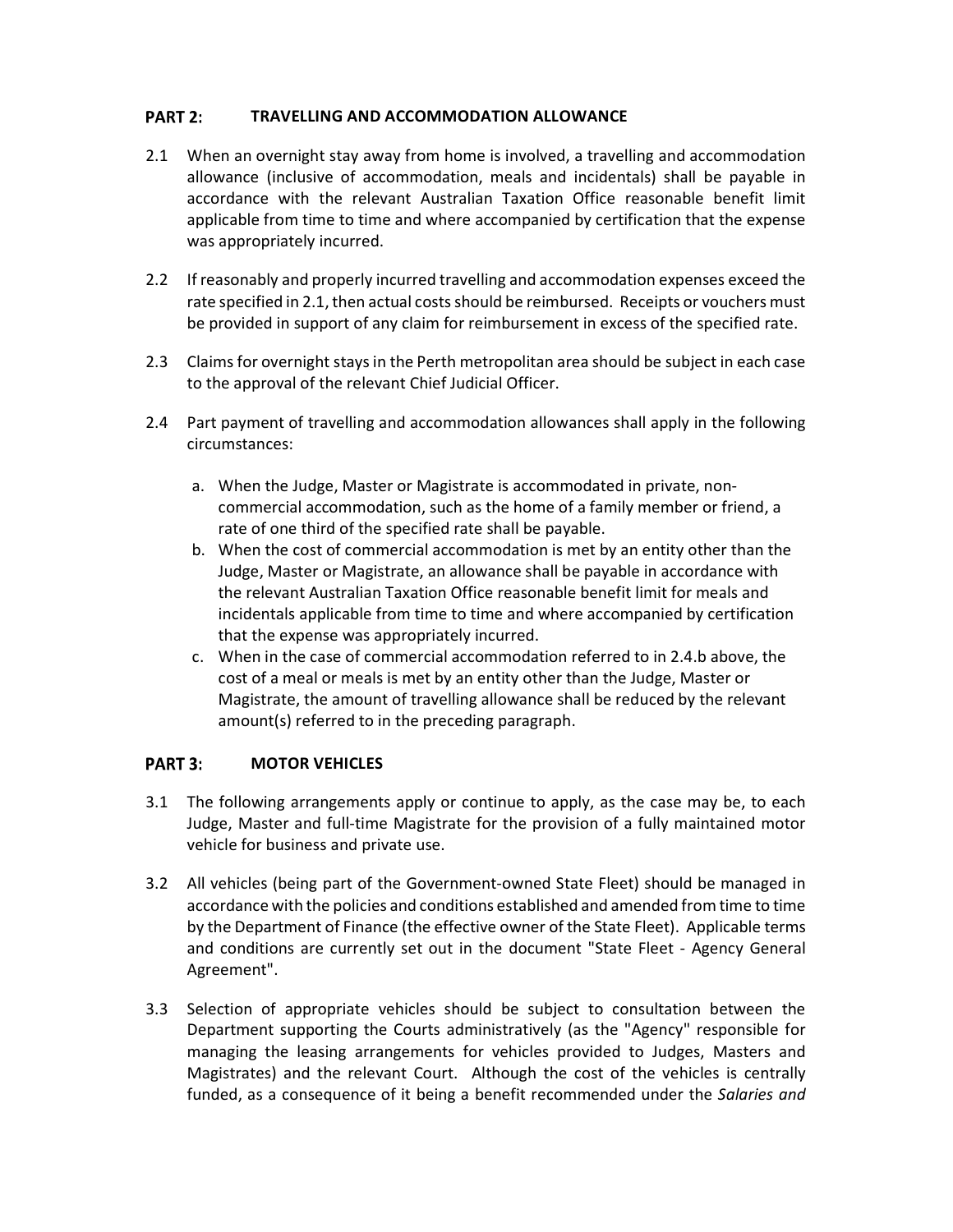Allowances Act 1975, the area remains an administrative responsibility of the Department to manage in a cost effective manner.

- 3.4 In providing for the use of a motor vehicle under this arrangement, the Tribunal requires that office holders and the Department of Justice will take account of the following principles established by the Tribunal. The provision of a motor vehicle should:
	- a. meet the operational conveyance needs of the judiciary;
	- b. provide for adequate safety and security of judicial office holders;
	- c. represent fair value and benefit;
	- d. support of the efficient, effective and ethical use of State resources;
	- e. be consistent with current principles of environmental sustainability, in particular, fuel efficiency and Government emissions targets;
	- f. be commensurate with the status of judicial offices; and
	- g. when private use of a vehicle is permitted, provide scope for personal preference in choice of motor vehicle consistent with the above principles.
- 3.5 For the purposes of determining the value of the motor vehicle lease relative to the value of the relevant benefit set out in this report, the lease value shall be based on a whole of life lease over a minimum of two years/40,000 kilometres. The lease value and term will be determined at the time of ordering the motor vehicle and will be inclusive of the cost of accessories. No additional costs shall be incurred by the office holder as a result of fluctuations in lease costs during the specified term of the lease.
- 3.6 The notional lease value must include the lease cost, Fringe Benefits Tax (FBT) and all other operating costs based on the relevant figure of nominated kilometres to be travelled annually. The formula to be adopted in valuing the motor vehicle is:

|     | $L + R + aD + FBT + I + LCT$ , where |
|-----|--------------------------------------|
|     | Lease payments                       |
|     | <b>Registration costs</b>            |
| $=$ | Running cost per kilometre           |
|     | nominated annual kilometres          |
| $=$ | <b>Fringe Benefits Tax</b>           |
|     | Insurance                            |
|     | Luxury car tax                       |
|     |                                      |

- 3.7 FBT is costed at applicable Australian Taxation Office rates. FBT is costed at purchase price (including GST) x Statutory fraction x Gross up (2.0802) x FBT rate (0.470).
- 3.8 FBT Exempt Agencies: Where an organisation is exempt from FBT in accordance with Commonwealth Government legislation, a notional amount equal to the standard FBT must be added to the cost of the benefit.
- 3.9 Motor vehicles leased for judicial office holders shall not be changed prior to the expiration of the lease unless it is for operational reasons approved by the relevant Chief Judicial Officer in consultation with the Department of Justice.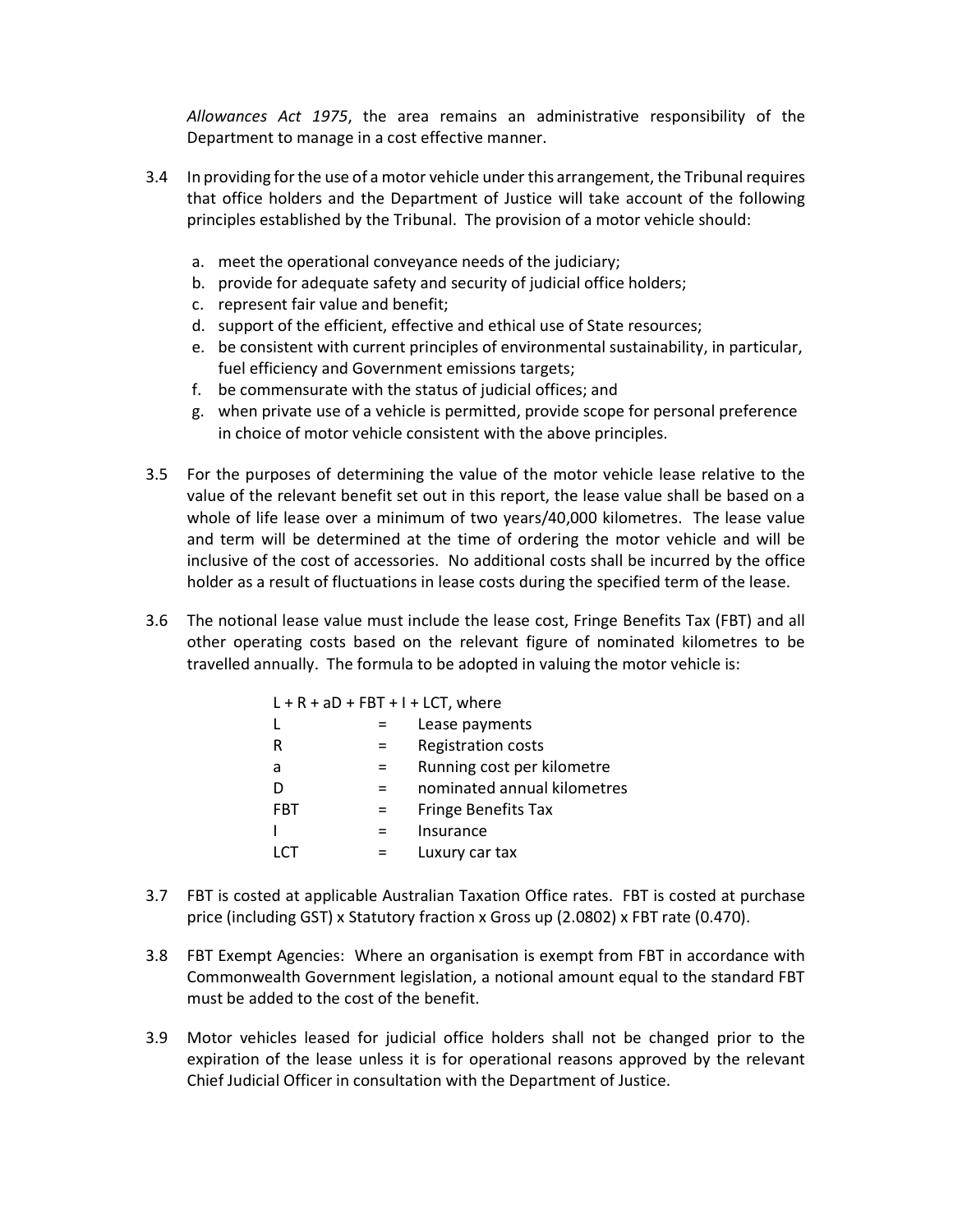- 3.10 The Chief Justice is entitled to the provision of a vehicle to the notional value of \$27,300 per annum.
- 3.11 Judges, Masters and the Chief Magistrate are entitled to the provision of a vehicle to the notional value of \$26,900 per annum.
- 3.12 Magistrates are entitled to the provision of a vehicle to the notional value of \$25,400 per annum.
- 3.13 Judges, Masters, and Magistrates may choose any vehicle and accessories in the Common Use Contract or an "off contract" vehicle and accessories available under Government leasing arrangements, the total cost of which does not exceed the maximum cost of accessing a motor vehicle benefit determined in this report. When the total cost of the chosen vehicle and accessories exceeds the maximum cost of accessing a motor vehicle benefit determined in this report, the additional cost must be borne by the individual. This includes the purchase cost of any accessories and the installation cost and removal costs if required before disposal of the vehicle.
- 3.14 The relevant Chief Judicial Officer, in consultation with the Department of Justice, may approve the reasonable additional cost of modifications to a motor vehicle that result in total vehicle costs higher than the notional lease values specified in Parts 3.10 to 3.12, when the modifications are required to:
	- (a) cater for a disability; or
	- (b) provide a reasonable level of vehicle safety for an officeholder who is based in a regional area and who requires the vehicle to undertake significant travel for work purposes.
- 3.15 In order to contain additional administrative costs associated with "off contract" leases, office holders may request cost quotations for not more than three vehicles outside the Government's Common User Contract for motor vehicles, in the process of selecting a vehicle under this arrangement.
- 3.16 Vehicles with V8 engines are not included. Turbo charged and super charged engines with a capacity greater than 3.0 litres are not included.
- 3.17 Each actual lease should be tailored to achieve the most cost-effective arrangement based on individual usage patterns.
- 3.18 Use of an off road vehicle must be substantiated by operational need and must be approved by the Chief Judicial Officer. Off road vehicles shall be of a standard, the cost of which does not exceed the whole of life notional lease value of the Toyota Prado GXL Auto 3.0 litre Turbo Diesel fitted with "roo" bar (air bag compliant) or the relevant notional value specified in Parts 3.10 to 3.12, whichever is higher. This includes the purchase cost of other essential accessories approved by the relevant Chief Judicial Officer.
- 3.19 For the Magistrate resident in Kununurra, use of the Government provided vehicle is permitted to and from the Northern Territory for periods of usage up to seven days under the same conditions as if the vehicle were in Western Australia. Under the State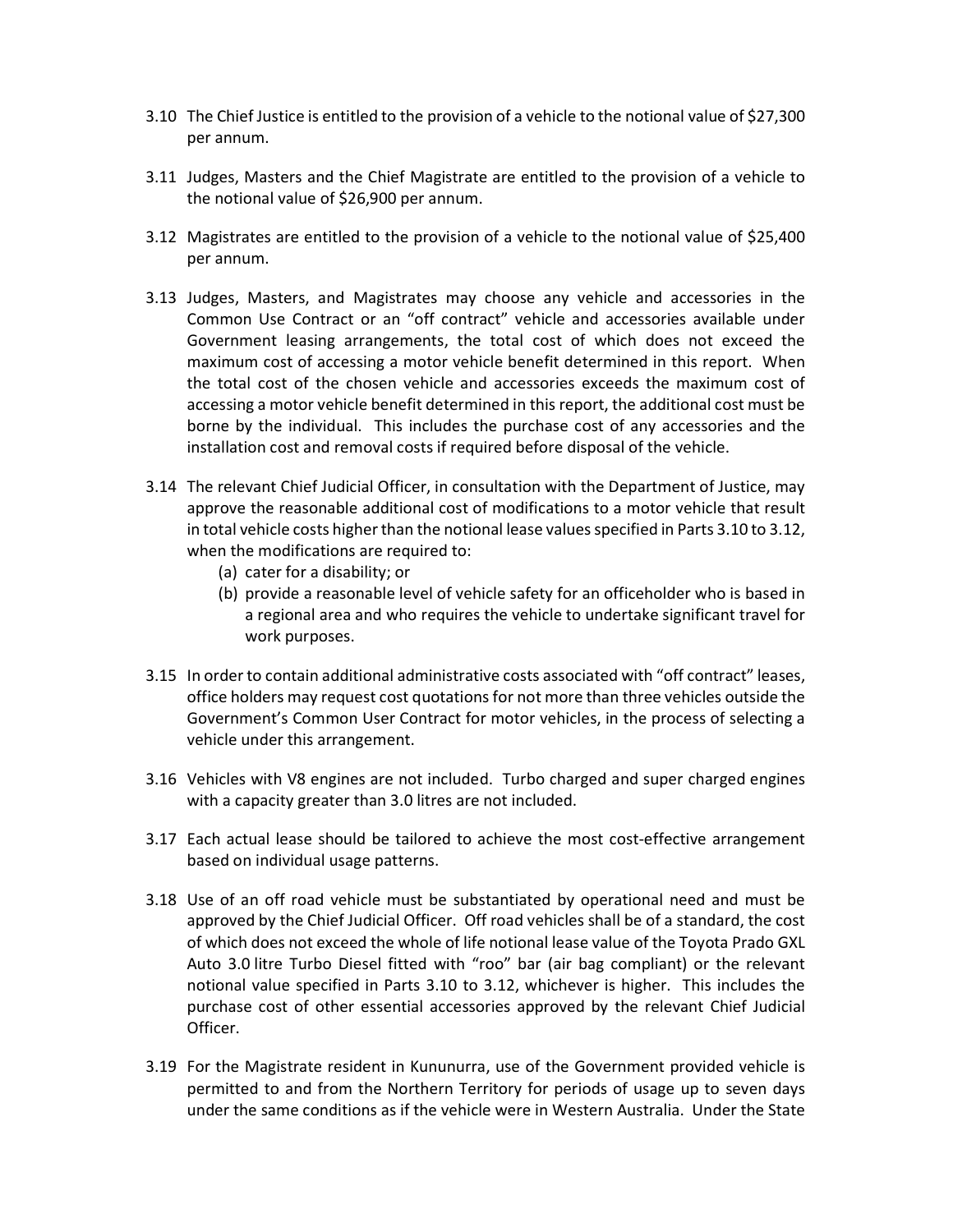Fleet – Agency General Agreement, office holders are required to seek approval from State Fleet for travel outside Western Australia for periods of seven days or more.

- 3.20 When a Magistrate is employed on a part time basis, a pro rata amount should be added to the remuneration in lieu of a motor vehicle. For this purpose, the full value of the vehicle is assessed at \$24,000 per annum.
- 3.21 In the event an acting magistrate is employed for less than two years, a pro rata amount should be added to the remuneration in lieu of a motor vehicle. For this purpose, the full value of the vehicle is assessed at \$24,000 per annum.
- 3.22 In the event that an acting magistrate, at the time of their appointment to act, is already provided a vehicle through Government arrangements that are separate to this Report, then those arrangements may continue and the acting magistrate will receive the difference between the cost of that vehicle, less any contributions made by the acting magistrate, and \$24,000 per annum.